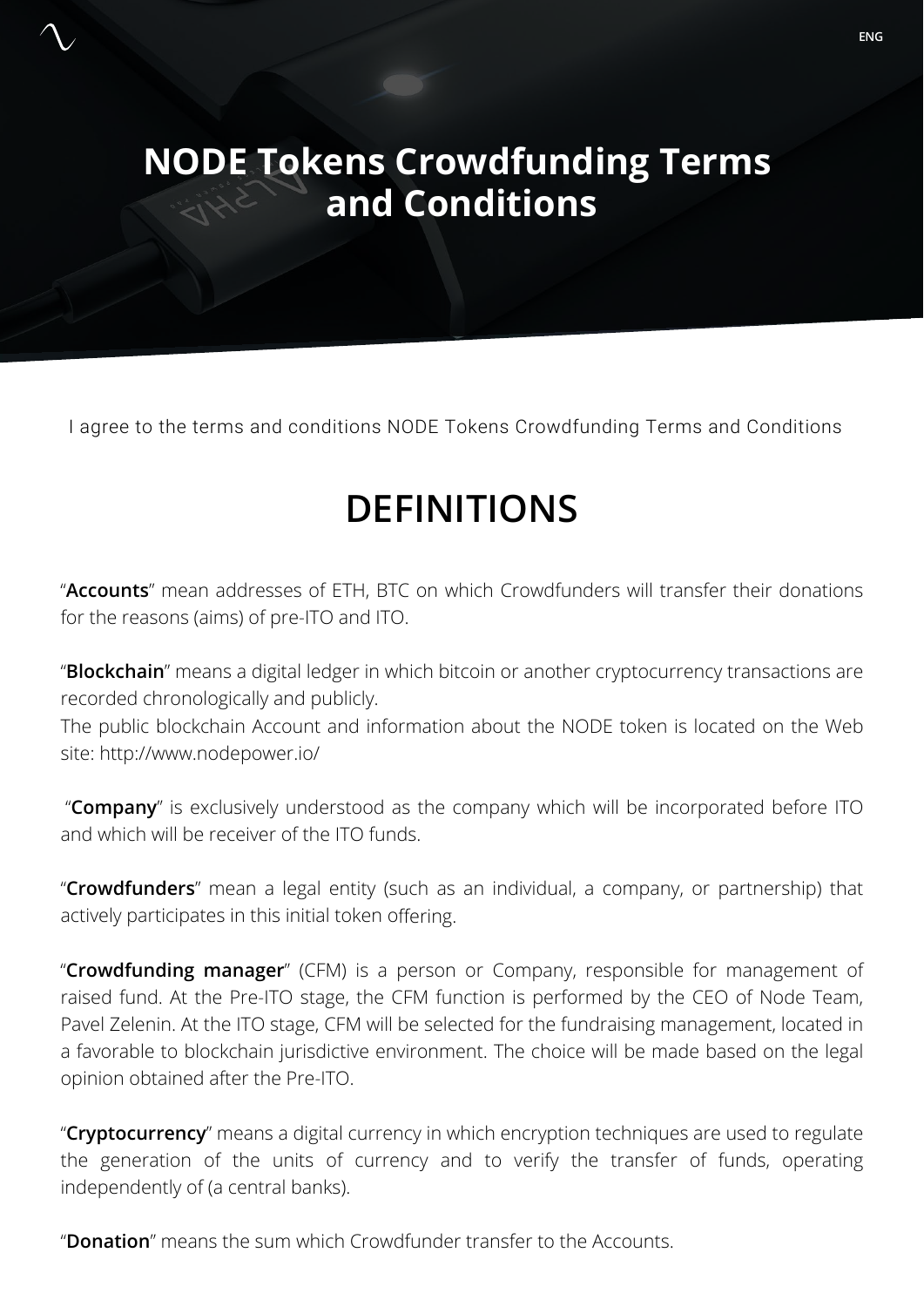"**ITO**" means "Initial Token Offering" which is a method of crowdfunding where new tokens are sold in order to raise funds.

"**NODE**" ticker (name) on the token on the Ethereum network.

"**Node**" means team which is going to provide ITO and implement an ITO.

"**Node Products**" mean the goods which will be developed by Node. Such products will be produced by Node LLC after ITO.

"**Node LLC**" is company organized in Latvia, under the laws of Latvia. Node LLC will be final receiver of the donations gained by ITO. All donations will be spent by Node LLC according to Terms and White Paper.

"**Terms**" means present terms and conditions.

"**Website**" means http://www.nodepower.io/

"**White Paper**" means the white paper setting out the concept of NODE ITO, which can be found at http://www.nodepower.io/

# **1. This document**

1.1 These terms and conditions and any terms and conditions published on the Website constitute the legal relationship and agreement in respect of your participation in the Crowdfunding, receiving and holding Tokens, and your use of the Website.

1.2 By using the Website and participating in the Crowdfunding you agree to these Terms. Node reserves the right to amend the terms and conditions at any time and such amendments will be effective immediately upon publication on the Website. By continuing to use the Website and participating in the Crowdfunding you accept such amendments.

1.3 If you do not agree to these terms and conditions, you must refrain from using the Website and participating in the Crowdfunding.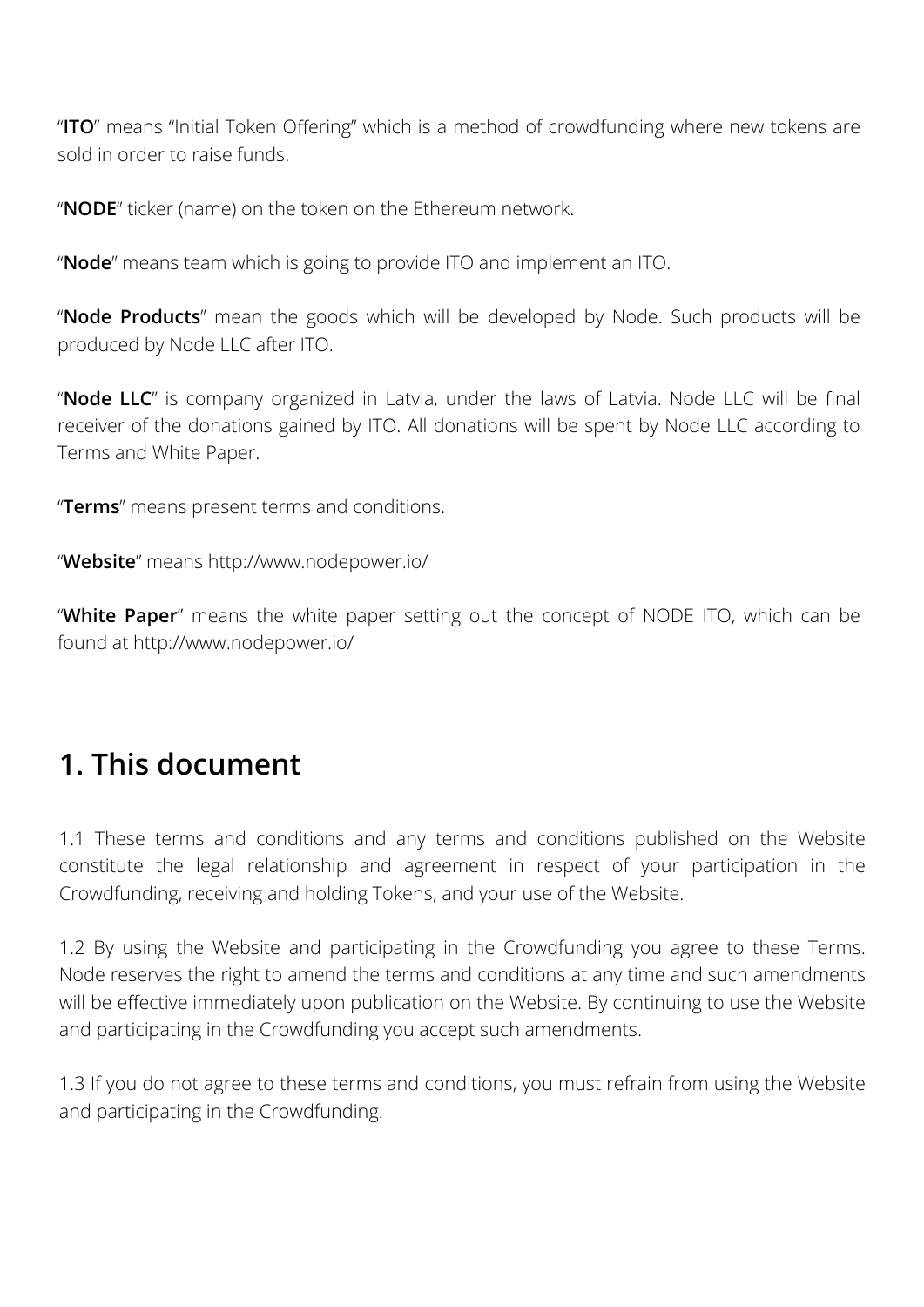# **2. Website**

2.1 Node reserves the right, at its sole and absolute discretion and without giving prior notice, to:

(a) vary, modify, add or remove features, or amend any content on the Website. You shall be deemed to have accepted and agreed to any such change if you access or use the Website after the change is published on the Website; and

(b) block or restrict access to, or terminate, withdraw or suspend use of the Website or any part of the Website. No member of Node will be liable for any Loss which may be incurred as a result of such action.

# **3. Crowdfunding**

3.1 Crowdfunders will donate funds on Accounts for the development of Node Products, and will receive Tokens in recognition of donations.

3.2 Tokens impart no rights, express or implied, other than the ability to receive any rewards described in the Whitepaper, if Node Products is successfully developed and manufactured. In particular, Crowdfunders will not have any influence in the development or governance of Node LLC, and Tokens do not represent or constitute any ownership right or stake, share or security or equivalent rights or any right to receive future revenue shares, intellectual property rights or any other form of participation in or relating to Node LLC. The sole and exclusive usage rights of these intellectual property rights are held by and assigned to Node LLC and its nominees.

3.3 Crowdfunding will be conducted via the Website and will consist of taking donations and providing Tokens in recognition of such donations. Crowdfunders may donate using the cryptocurrencies notified on the Website. Failure to follow the Crowdfunding instructions on the Website may limit, delay, or prevent a Crowdfunder from donating. Any questions about such instructions should be directed to support@nodepower.eu.

3.4 There are no guarantees that Node will be delivered within any particular timeframe, or at all (see clause 5).

3.5 By donating your funds you agree to not hold any Node LLC or Node team, or CFM liable for any Loss arising out of, or in any way connected to, your failure to properly secure and keep private your email address and any password used in connection with Crowdfunding.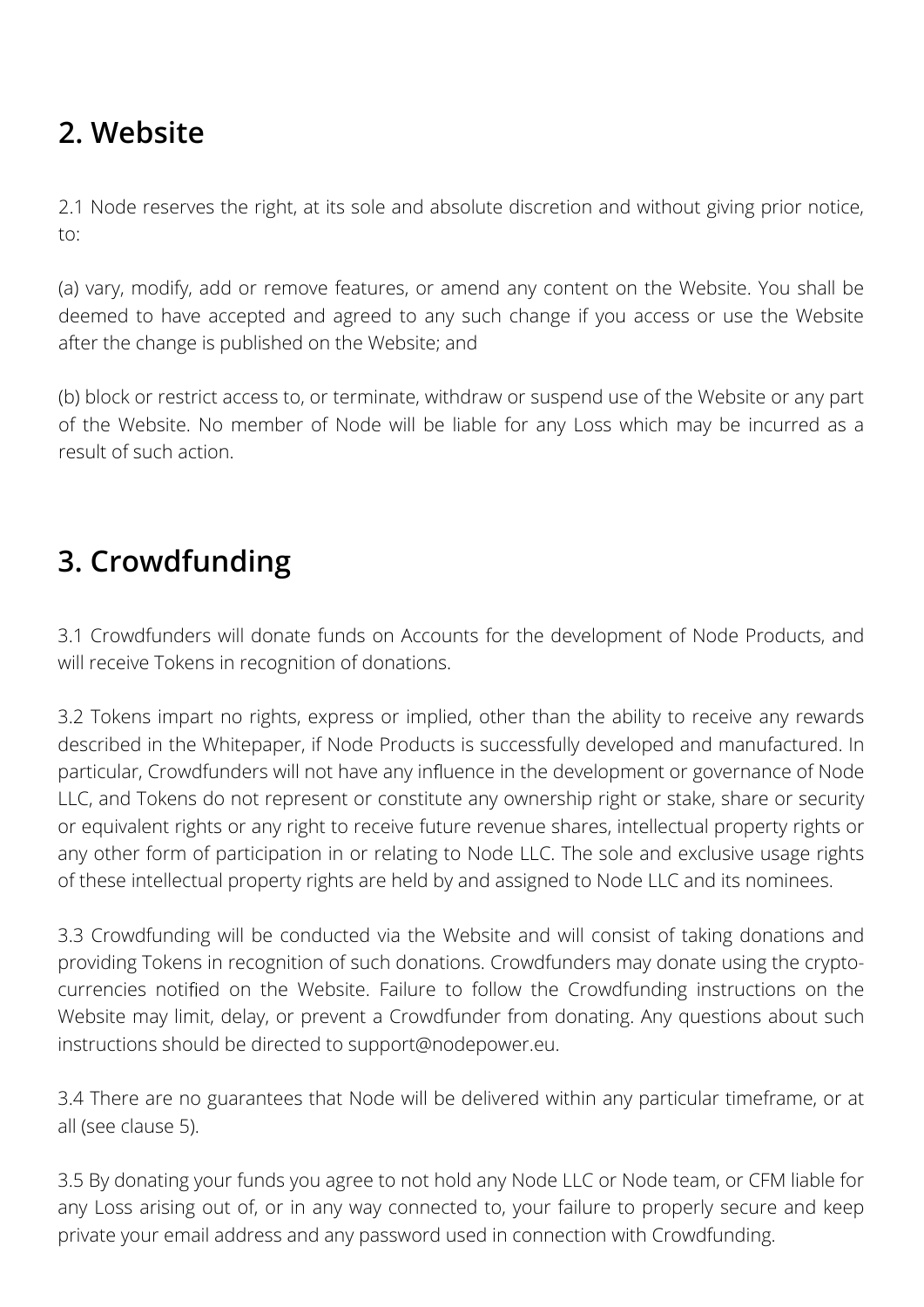# **4. Creation of Tokens**

4.1 Tokens will be created and provided to Crowdfunders during the Crowdfunding depending on a way Crowdfunder makes donations. Donations in fiat may cause the delay in Tokens provision that in its turn may cause the less rate and delay of time-based bonus allocation.

4.2 The number of Tokens that may be generated will be capped at 10.0 million.

4.3 Tokens distributed in recognition of donations received on Accounts during the Crowdfunding will constitute 98% of the total number of Tokens generated. The remaining 2% of Tokens will be distributed for bounty program.

4.4 The funds raised from the Crowdfunding will be applied towards the operations, marketing and business development expenses of Node Products in accordance with the Whitepaper and the Development Plan.

#### **5. Timing of Crowdfunding**

5.1 Crowdfunding will begin at the Commencement Time and continue for a period of 45 days (pre-ITO) and 60 days (ITO), and end at the Closing Time.

5.2 Node reserves the right to change the Commencement Time or the Closing Time in its absolute discretion. Any such changes will be published on the Website.

#### **6. Bonus Tokens**

6.1 Bonuses will be available during the period of pre-ITO and ITO of the Crowdfunding as follows:

| Pre-ITO        | 50% bonus |
|----------------|-----------|
| 1-10 days ITO  | 30% bonus |
| 11-20 days ITO | 20% bonus |
| 21-30 days ITO | 15% bonus |
| 31-40 days ITO | 10% bonus |

6.2 Node may determine in its absolute discretion that any other bonuses may apply during the Crowdfunding.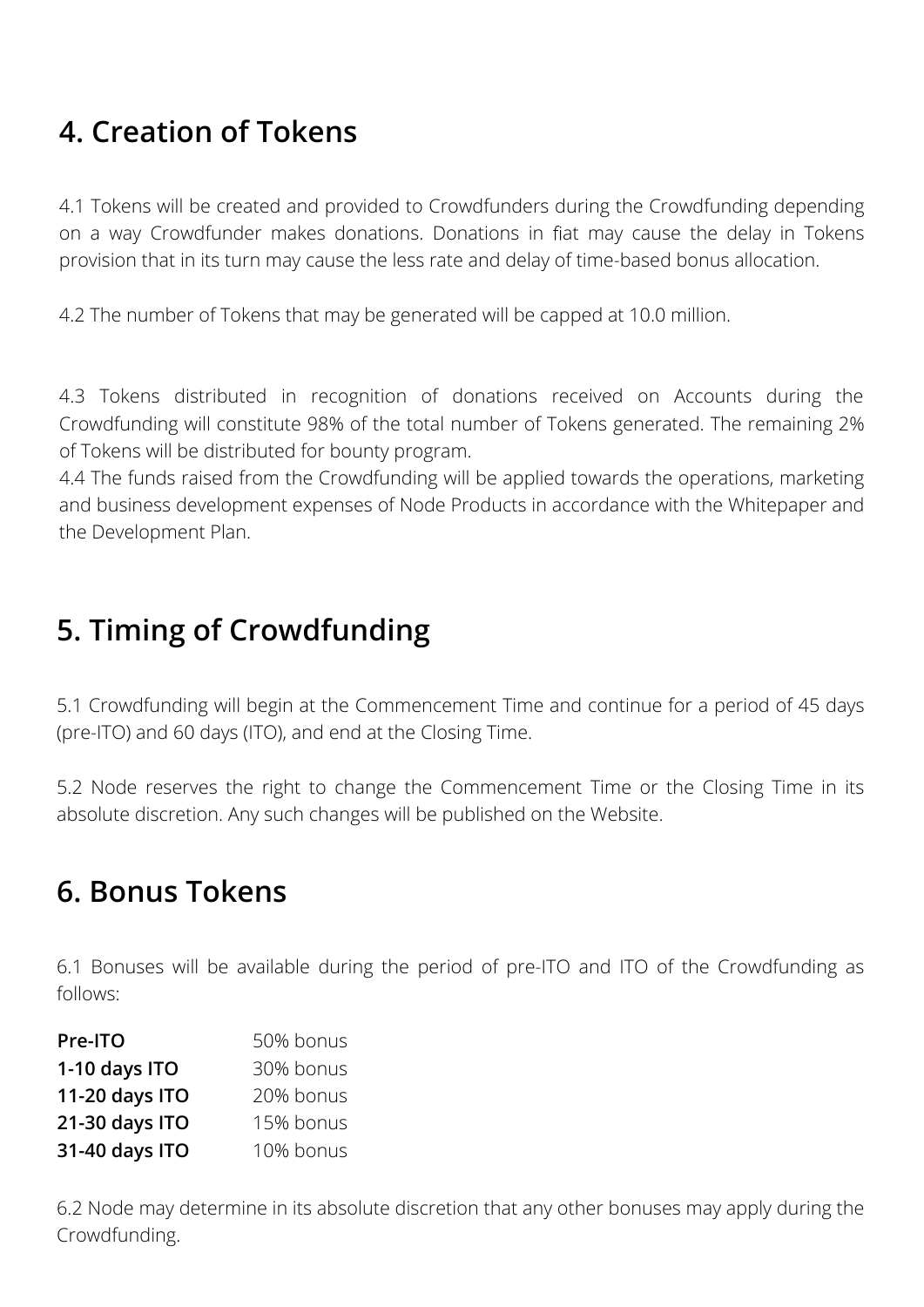# **7. Disclosure of Purchases**

All Token purchases made during the Crowdsale will be publicly viewable via the Website.

#### **8. Obligation to determine Crowdfunder can participate in Crowdfunder's jurisdiction**

It is the responsibility of each potential Crowdfunder to determine if the Crowdfunder can legally participate in the Crowdfunding, make donations to Accounts, and receive and hold Tokens in the Crowdfunder's jurisdiction.

# **9. Acceptance of Crowdfunding terms and conditions**

9.1 By using the Website and participating in the Crowdfunding you represent and warrant that you:

(a) are legally permitted to participate in the Crowdfunding, make donations to Accounts, or receive and hold Tokens in your jurisdiction;

(b) are of a sufficient age to legally participate in the Crowdfunding, make donations to Accounts, or receive and hold Tokens;

(c) are not participating in the Crowdfunding, making donations to Accounts, receiving and holding Tokens, or exchanging any crypto-currency for Tokens for the purpose of speculative investment;

(d) are not participating in the Crowdfunding, making donations to Accounts, or receiving and holding Tokens for an illegal purpose;

(e) have an understanding of the usage and intricacies of crypto-currencies, cryptographic tokens and blockchain-based software systems.

9.2 Further, by using the Website and participating in the Crowdfunding you acknowledge and agree that: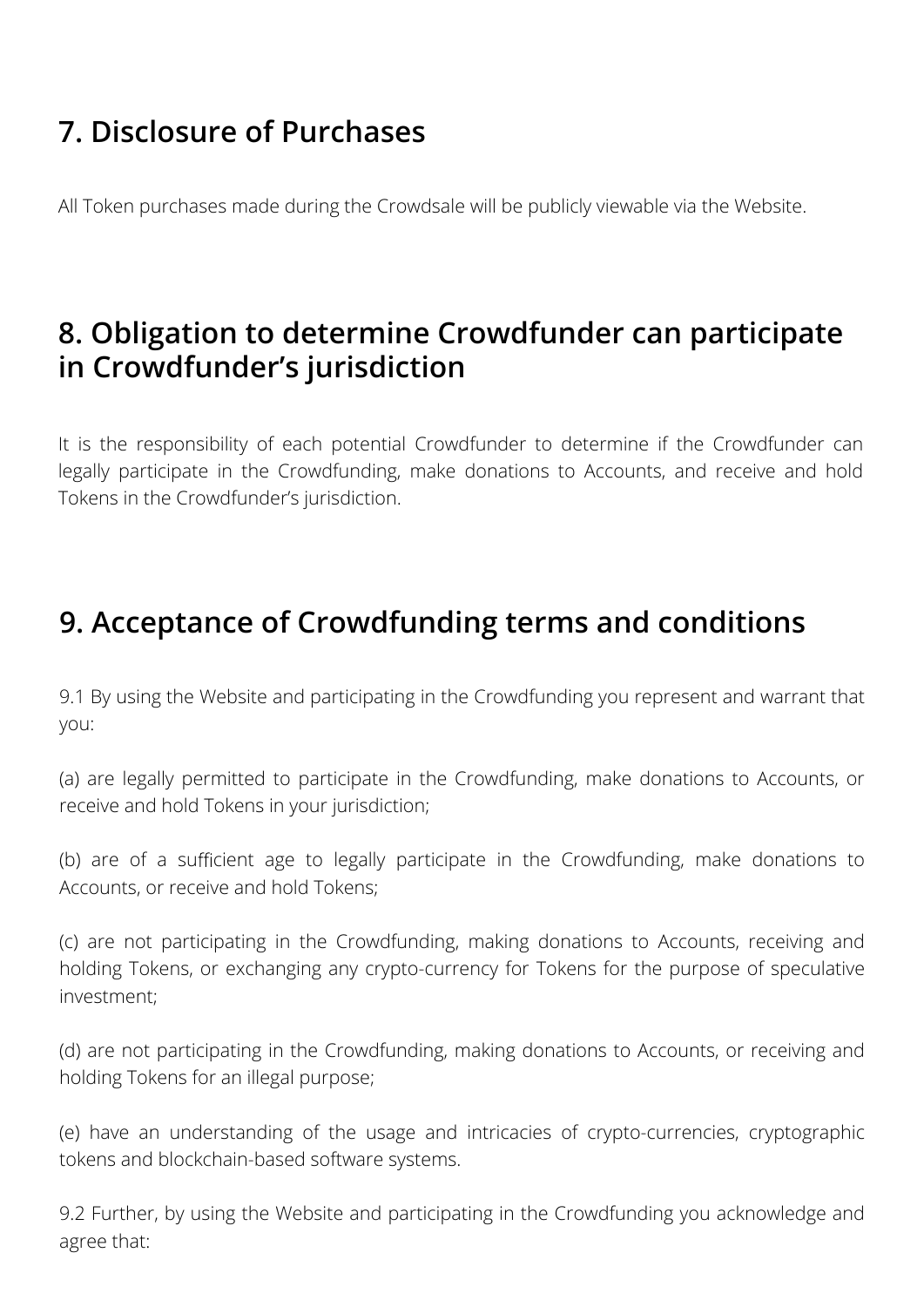(a) you take sole responsibility for any restrictions and risks associated with participating in the Crowdfunding, making donations to Accounts, or receiving and holding Tokens, whether referred to in these terms and conditions, arising under any applicable law or otherwise;

(b) you waive the right to participate in any class action lawsuit or any class wide arbitration against any member of the Team or Company or Node LLC Party;

(c) you are participating in the Crowdfunding, making donations to Accounts, and receiving and holding Tokens to facilitate the development, testing, deployment and sales Node Products;

(d) the proposed outcomes discussed in the Whitepaper or the Development Plan may not be achieved;

(e) Tokens may not provide the rewards envisaged;

(f) participating in the Crowdfunding, making donations to Node LLC, or receiving and holding Tokens do not grant any decision making power, including (without limitation) in relation to development, governance or the role, conduct or performance of Node LLC;

#### **10. Token purchase con**

10.1 You will provide CFM or Company with your Ethereum address. You can confirm that your payment has been received and tokens has been sent over via a blockchain explorer or our website.

# **11. Crowdsale Crowdfunding on Website only**

11.1 Crowfunding will hold only via the Website. To the extent that any third party website or service takes donations on Accounts, provides Tokens during the Crowdfunding, or facilitates donations on Accounts or the provision of Tokens in any way during the Crowdfunding or at any time up to the launch of Node Products, such third party websites or services are not in any way supported, endorsed or sanctioned by any Node LLC Party and have no relationship in any way with Node LLC, Company or CFM.

11.2 The only official and authorized Crowdfunding website URL controlled by CFM is http:// www.nodepower.io/. You must ensure that the URL of your web browser indicates that it is using a hypertext transport protocol secure connection ("https") and that the domain name is correct.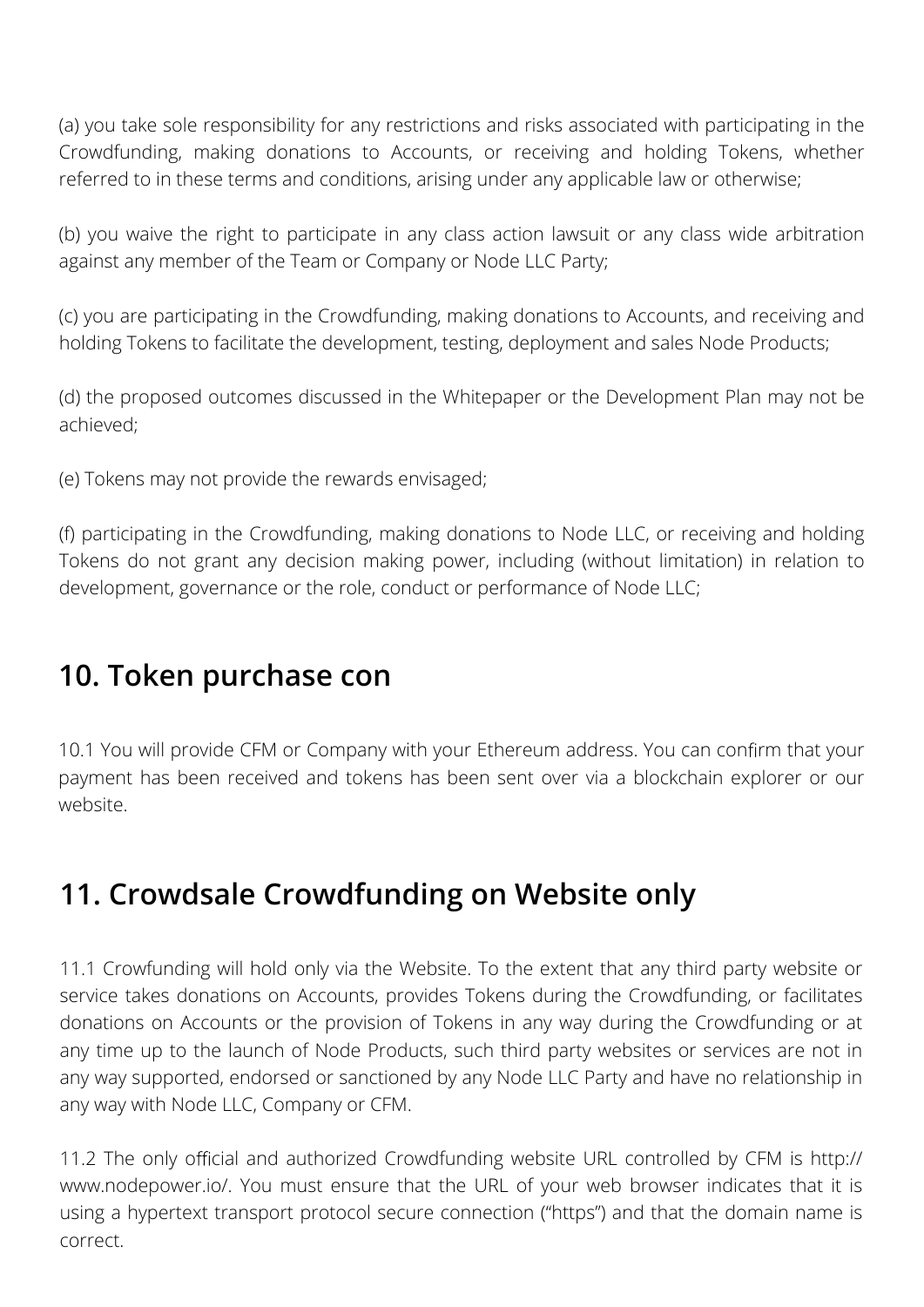11.3 By participating in the Crowdfunding, making donations on Accounts, or receiving and holding Tokens, to the extent permitted by applicable law, you agree that no other party (including, without limitation any Node LLC Party, Company or CFM) may be held liable for any Loss arising out of, or in any way connected to your participation in the Crowdfunding, donations on Accounts, or receiving and holding Tokens in any manner other than via the Website.

# **12. Limitations on receiving Tokens**

12.1 There will be limitation in the minimum amount of Tokens provided during the Crowdfund – 10 (ten) Tokens. Subject to clause 12.2, a party may receive any number of the total Tokens provided.

12.2 However, all Tokens provided during the Crowdfunding will constitute 98% of the total number of Tokens generated. The remaining 2% of Tokens will be distributed for bounty program. The number of Tokens that may be generated in total will be capped at 10.0 million.

# **13. Fraudulent attempts to double spend cryptocurrency**

CFM will monitor all potential transactions for attempts to double spend any crypto-currency or cryptographic tokens during Crowdfunding. Any detected double spend will result in no Tokens being provided to the relevant party.

#### **14. Node LLC will not receive Tokens during the Crowdfunding**

Except in relation to the Reserved Proportions, Node LLC undertakes and warrants that it will not receive Tokens as a result of the Crowdfunding.

#### **15. Warning: do not participate in this Crowdfunding if you are not familiar with or do not understand cryptographic tokens, crypto-currency, and blockchainbased software systems.**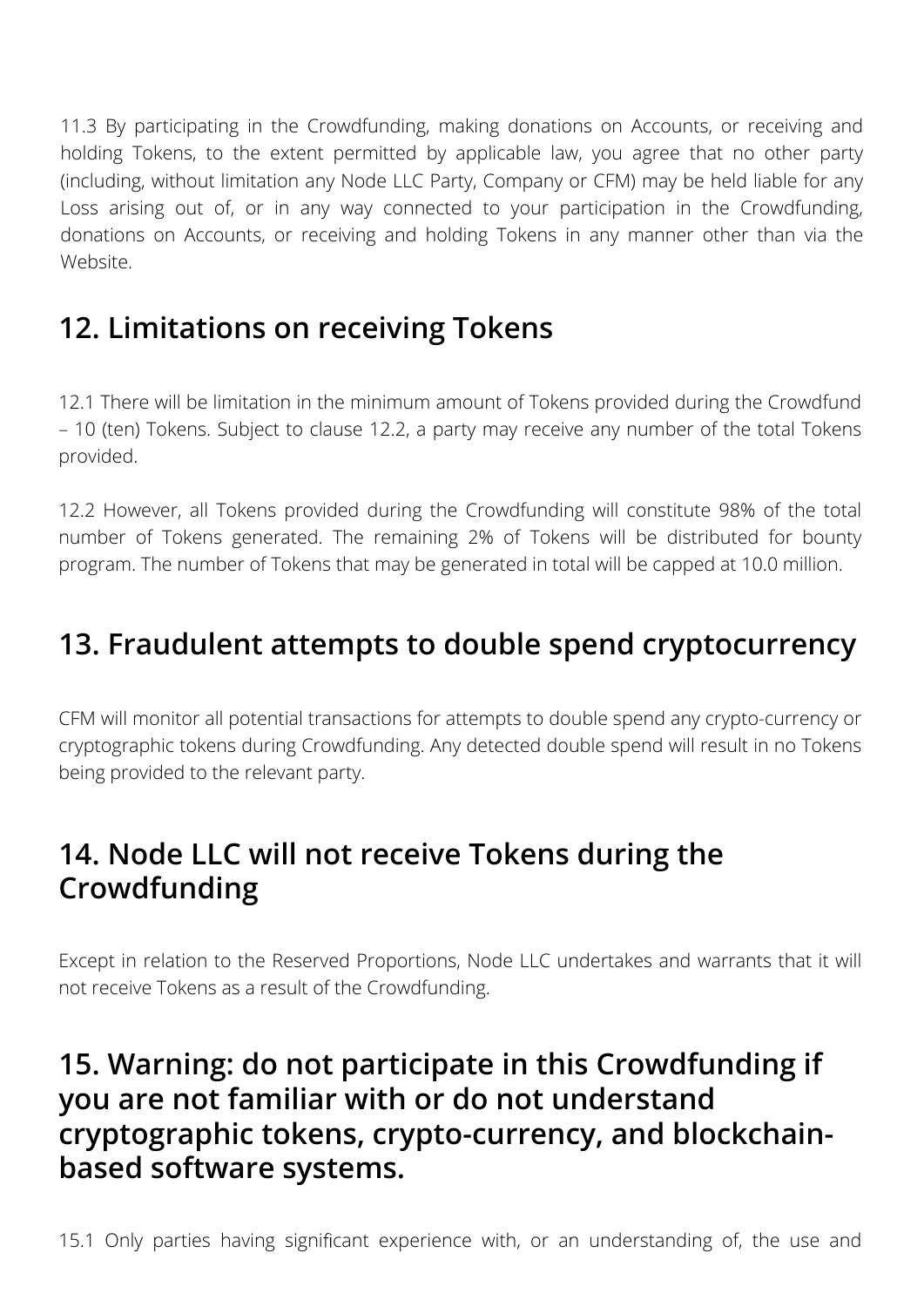intricacies of Crypto-token Technology should participate in the Crowdfunding.

15.2 While CFM will provide general guidelines in relation to use and storage of Tokens, you should have a functional understanding of storage and transmission mechanisms associated with Crypto-token Technology. While CFM will be available to assist you during and after the Crowdfunding, no Node LLC or CFM Party will be liable for any Loss arising out of, or in any way connected to any actions taken by, or any omissions by any Crowdfunder.

#### **16. Warning: Token price may experience extreme volatility**

16.1 Cryptographic tokens or crypto-currencies that possess value in public markets, such as BTC and ETH, have demonstrated extreme fluctuations in price over short periods of time on a regular basis. You must be prepared to accept similar fluctuations in Token value. Such fluctuations are due to market forces and represent changes in the balance of supply and demand. CFM or Node LLC cannot and does not guarantee any market liquidity for Tokens. Additionally, due to different regulatory requirements in different jurisdictions, and the inability of citizens of certain countries to open accounts at exchanges located anywhere in the world, the liquidity of Tokens may be markedly different in different jurisdictions.

16.2 By participating in the Crowdfunding, making donations on Accounts , or receiving and holding Tokens, you acknowledge and agree that you fully understand that Tokens may experience volatility in pricing and liquidity, and that, to the extent permitted by applicable law, you agree that no other party (including, without limitation any CFM or Node LLC Party) may be held liable for any Loss arising out of, or in any way connected your participation in the Crowdfunding, donations on Accounts, or receiving and holding Tokens.

# **17. Warning: Receiving Tokens has a number of risks**

17.1 Tokens carries risk. Prior to receiving Tokens, you should carefully consider such risk and, to the extent necessary, consult with an appropriately qualified advisor. If any of the following risks are unacceptable to you, you should not accept Tokens. By participating in the Crowdfunding, making donations on Accounts, or receiving and holding Tokens, you acknowledge and agree that you understand the risks described below and that, to the extent permitted by applicable law, you agree that no other party (including, without limitation any CFM or Node LLC Party) may be held liable for any Loss arising out of, or in any way connected with your participation in the Crowdfunding, donations on Accounts, or receiving and holding Tokens or such risk.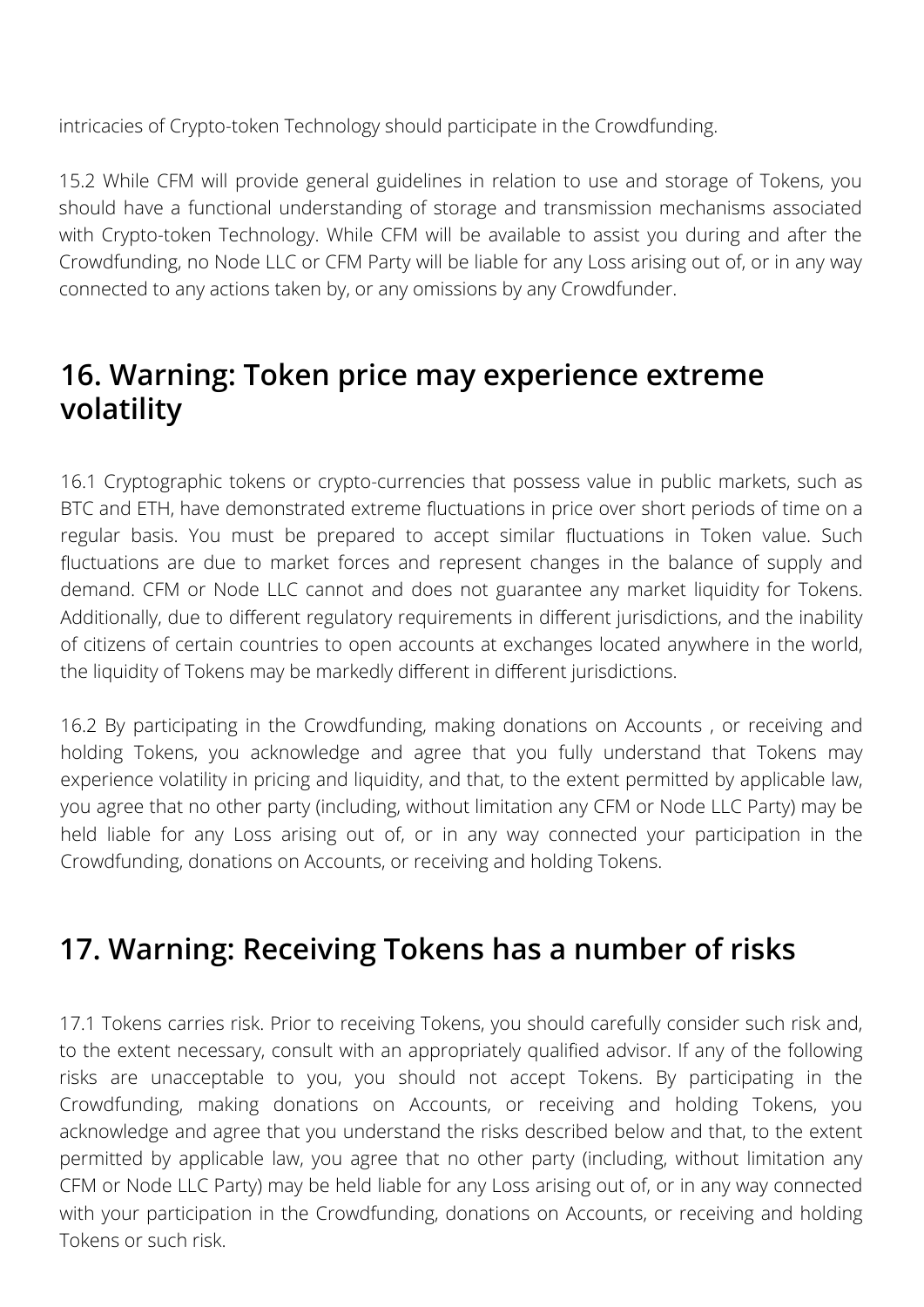17.2 Dissolution of Node due to a diminishment in the value of other Technology or Cryptotoken Technology. All Crowdfunders are using cryptographic tokens or crypto-currencies to participate in the Crowdfunding, make donations, or receive and hold Tokens. While some of these may have been relatively stable, it is possible that their values may drop significantly in the future, which may deprive Company or Node LLC of sufficient resources to continue to operate.

17.3 Regulatory action in one or more jurisdictions. Crypto-token Technology has been the subject of regulatory scrutiny by various regulatory bodies in numerous jurisdictions. CFM, Tokens could be impacted by one or more regulatory inquiries or regulatory actions, which could impede or limit the ability of CFM to finance the activity of Node LLC and Node LLC to develop Node Products.

17.4 Insufficient interest in Node LLC. It is possible that Node Products will not be used by a large number of individuals, businesses and other organizations and that there will be limited public interest in the creation and development of its functionalities. Such a lack of interest could impact the development of Node Products. Node LLC will contract with developers to help build Node Products, and is working with third-party developers around the world to create an interest in Node Products. However, Node LLC cannot predict the success of these development efforts or the efforts of other third parties.

17.5 Node Products, as developed, will not meet Token holder expectations. Crowdfunders acknowledge that Node Products is currently under development and may undergo significant changes before release. Crowdfunders acknowledge that any expectations regarding the form and functionality of Node Products held by the Crowdfunder may not be met upon its release for any number of reasons, including a change in the design and implementation plans and execution of the implementation of Node Products.

#### **18. Refund for Donations**

18.1. Failure to hit the minimum funding sum of USD 1.0 million during ITO will trigger the refund process. CFM will send the ETH crowdfounded during ITO back to Ethereum address of Crowdfunder who had participated in the crowdfunding as well as send BTC back to BTC addresses from which donation were made.

18.2. Subject to clause 18.1, all donations on Accounts are final and non-refundable. By participating in the Crowdfund, you acknowledge that CFM or Node LLC is not required to provide a refund if we hit our minimum funding goal, and that you will not receive money or other compensation in lieu of a refund.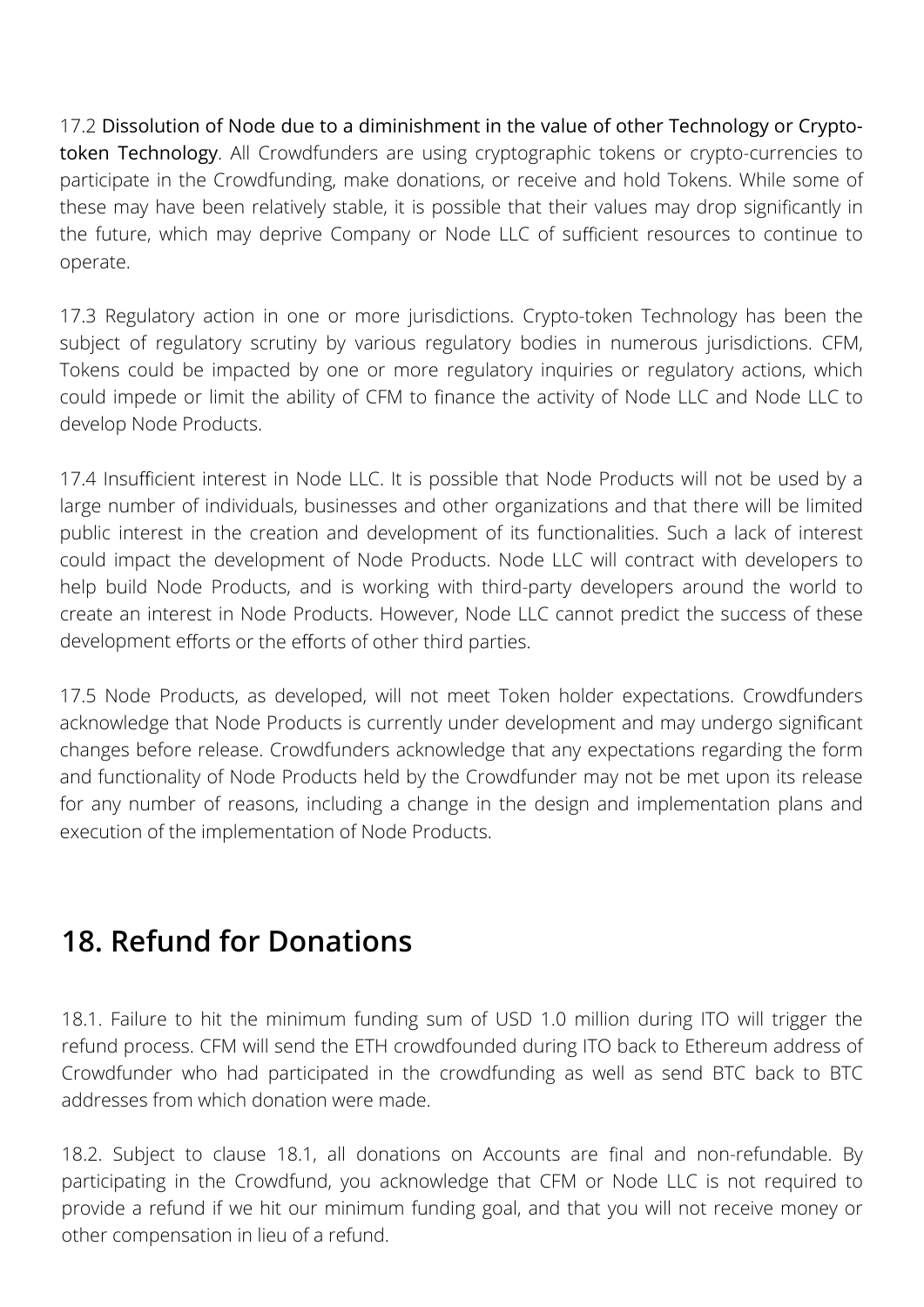# **19. Acceptance of terms and conditions of the Crowdfunding**

By participating in the Crowdfunding, you expressly acknowledge and represent that you have carefully reviewed these terms and conditions, the Whitepaper, the Website and fully understand the risks, costs, and benefits associated with Tokens and you agree to be bound by these terms and conditions.

# **20. Taxation**

CFM or Node LLC makes no representations concerning the tax implications of participating in the Crowdfunding, making donations on Accounts, or receiving and holding Tokens. You bear the sole responsibility for determining or assessing the tax implications of your participation in the Crowdfunding, donations on Accounts, or receiving and holding Tokens in all respects and in any relevant jurisdiction. By participating in the Crowdfunding, making donations, or receiving and holding Tokens, to the extent permitted by applicable law, you agree that no other party (including, without limitation any CFM or Node LLC Party) may be held liable for any Loss arising out of, or in any way connected to, any tax liability you may incur in connection with your participation in the Crowdfunding, donations on Accounts, or receiving and holding Tokens.

# **21. Privacy**

21.1 Except as otherwise provided in these terms and conditions or on the Website, CFM or Node LLC will not publish any identifying information relating to you without your prior written consent.

21.2 Crowdfunders may be contacted by email by CFM regarding the Crowdfunding. Such emails will be informational only.

# **22. Intellectual Property**

22.1 All intellectual property rights comprised in the information, text, graphics, logos, images, audio clips, data compilations, scripts, software, technology, sound or any other materials or works found in the Website shall vest in and remain property of Node LLC. You are permitted to download and print such materials from the Website for personal and noncommercial use provided that you do not breach these terms and conditions.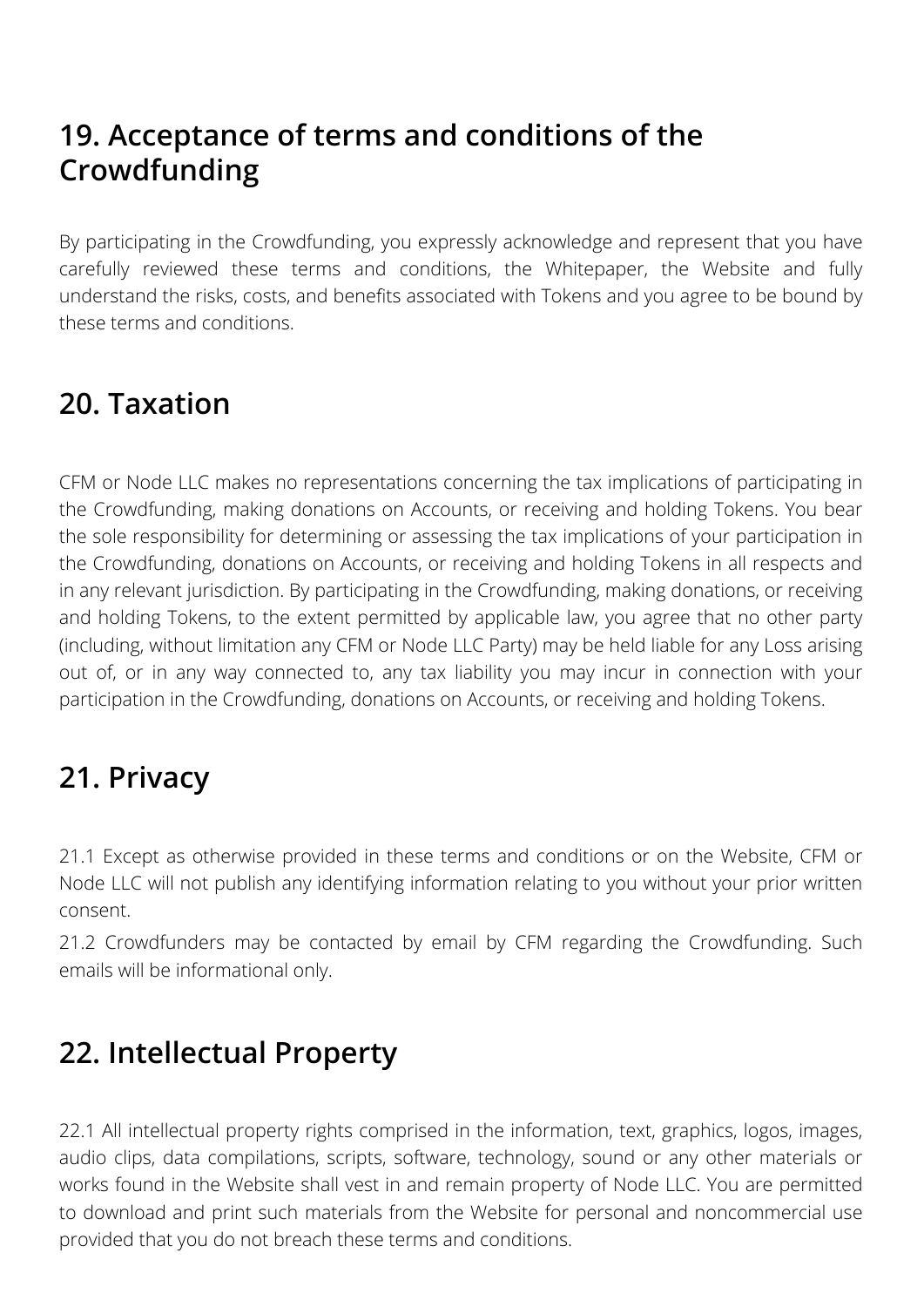# **23. Fraud**

NODE Tokens are not offered or distributed, nor can they be resold or otherwise alienated by their owners to citizens, individuals and entities resident or registered in the United States of America (including all states and the District of Columbia), Puerto Rico, the United States Virgin Islands States, any other possessions of the United States of America, as well as in countries or territories where operations with crypto-currencies are prohibited or in any way restricted. If such person acquires NODE tokens, his actions will be regarded as illegal, unauthorized and fraudulent, which will have negative consequences.

# **24. Cooperation with legal authorities**

CFM or Node LLC will cooperate with all law enforcement inquiries, subpoenas, or requests provided they are fully supported and documented by the law in the relevant jurisdiction.

#### **25. Jurisdiction of the Crowdfund**

The place of Company incorporation will be selected for the fundraising management, located in a favorable to blockchain jurisdictive environment. The choice will be made based on the legal opinion obtained after the Pre-ITO.

#### **26. Force majeure**

CFM or No Node LLC Party is liable in any way for failure to perform due to any Force Majeure Event. By participating in the Crowdfunding, making donations on Accounts, or receiving and holding Tokens, to the extent permitted by applicable law, you agree that no other party (including, without limitation any CFM or Node LLC Party) may be held liable for any Loss arising out of, or in any way connected to, any Force Majeure Event.

# **27. Complete agreement**

27.1 These terms and conditions together with any terms and conditions published from time to time on the Website, set out the entire understanding between each Crowdfunder and CFM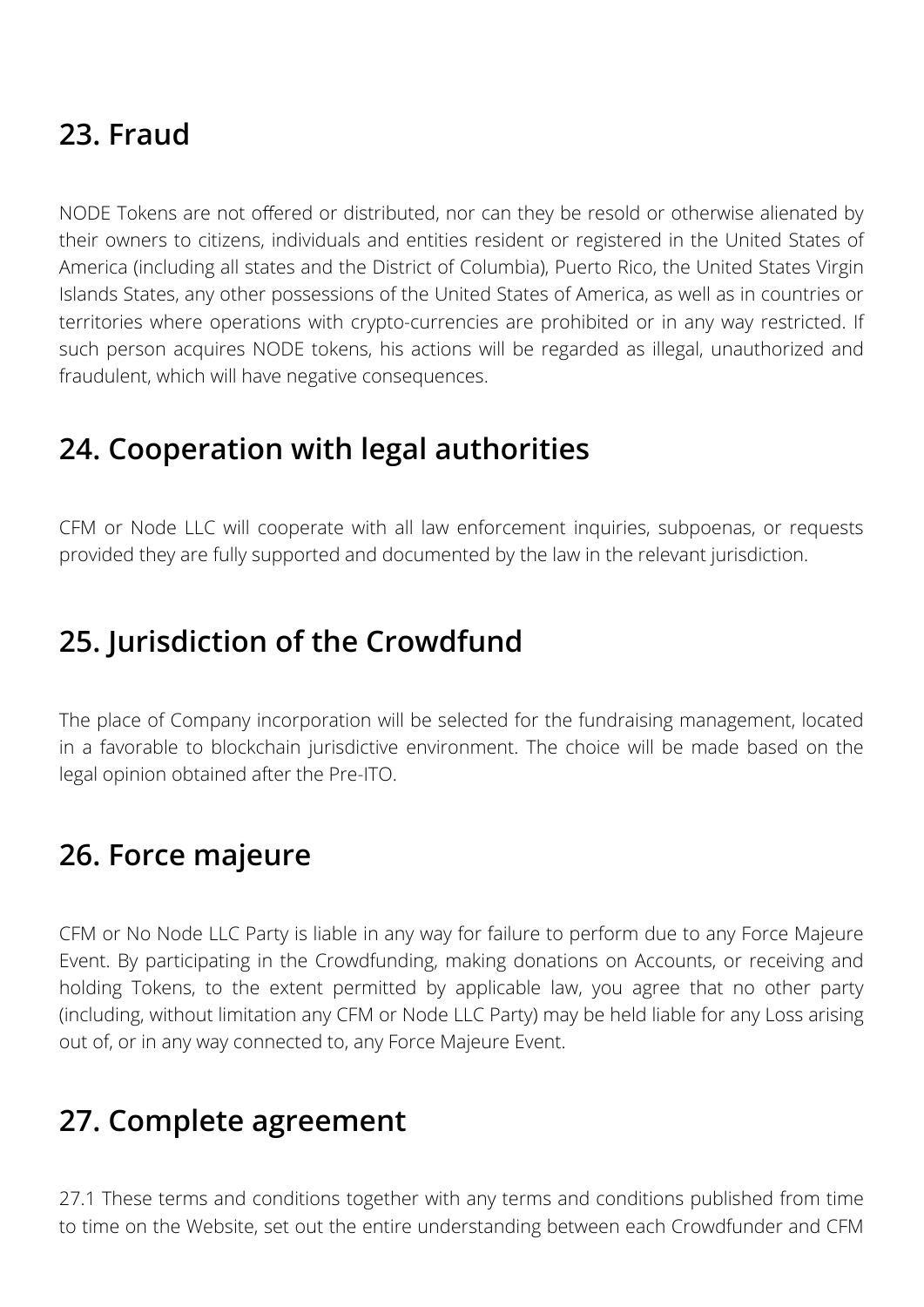or Node LLC and any other CFM or Node LLC Party in relation to your participation in the Crowdfunding, donations on Account, or receiving and holding Tokens.

27.2 To the extent this document conflicts with the Website or any other document, including but not limited to the Whitepaper or the Development Plan, this document prevails.

27.3 To the extent that these terms and conditions, any terms and conditions published from time to time on the Website, the Whitepaper or Development Plan conflict with translated copies, the English version prevails.

# **28. Severability**

If any provision of these terms and conditions is found illegal or unenforceable, in whole or in part, such provision shall, as to such jurisdiction, be ineffective solely to the extent of such determination of invalidity or unenforceability without affecting the validity or enforceability thereof in any other manner or jurisdiction and without affecting the remaining provisions, which shall continue in full force and effect.

#### **29. No waiver**

The failure of CFM or Node LLC to require or enforce strict performance of any provision of these terms and conditions or CFM's or Node LLC's failure to exercise any right under these terms and conditions shall not be construed as a waiver or relinquishment of CFM's or Node LLC's right to assert or rely upon any such provision or right in that or any other instance. The express waiver by Node LLC of any provision, condition, or requirement of these terms and conditions shall not constitute a waiver of any future obligation to comply with such provision, condition or requirement. Except as expressly and specifically set out in this these terms and conditions, no representations, statements, consents, waivers, or other acts or omissions by CFM or Node LLC shall be deemed a modification of these terms and conditions or be legally binding.

#### **30. Disclaimer of warranties**

30.1 The Crowdfunder expressly agrees that the Crowdfunder is participating Crowdfunding, making donations on Accounts, and receiving and holding Tokens at their own risk and that Tokens are provided on an "as is" basis without warranties of any kind, either express or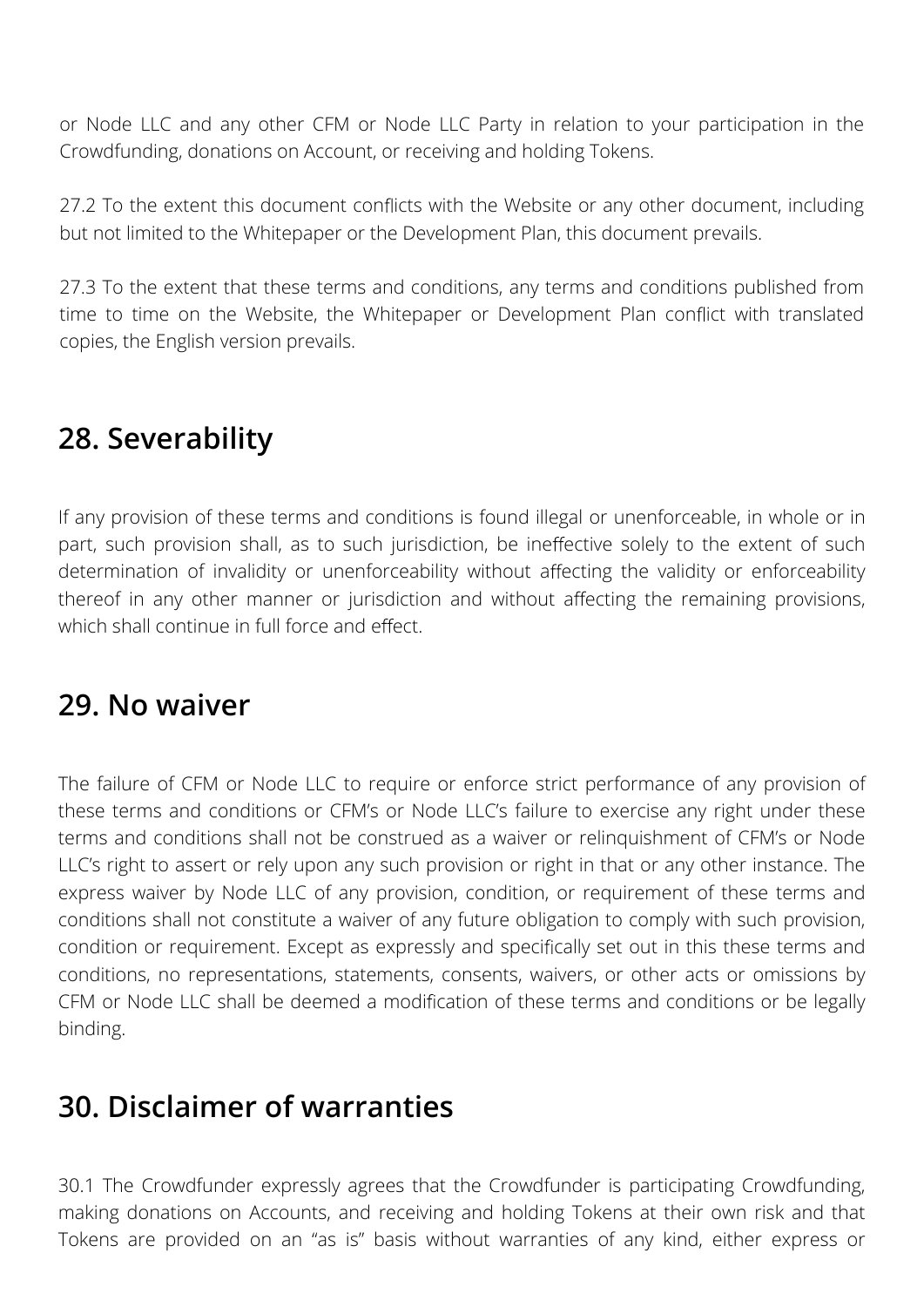implied, including, but not limited to, warranties of title or implied warranties, merchantability or fitness for a particular purpose (except only to the extent prohibited under applicable law).

30.2 Without limiting clause 30.1, CFM or Node LLC does not warrant that the process for participating in the Crowdfunding, making donations on Account, or receiving and holding Tokens will be uninterrupted or error-free.

# **31. Indemnity**

You will indemnify the CFM or Node LLC Parties, from and against all Loss in any way arising out of your participation in the Crowdfunding, donations on Accounts, or receiving and holding Tokens, or your use of the Website.

#### **32. Forward looking statements**

32.1 The Whitepaper, Development Plan, Website and Business Outline may include forwardlooking statements. Often, but not always, forward-looking statements can be identified by the use of words such as "believes," "expects," "does not expect," "is expected," "targets," "outlook," "plans,", "eta", "scheduled," "estimates," "forecasts," "intends," "anticipates" or "does not anticipate" or variations of such words and phrases or statements that certain actions, events or results "may," "could," "would," "might" or "will" be taken, occur or be achieved. Forwardlooking statements involve known and unknown risks, uncertainties and other factors which may cause the actual results, performance or achievements of Node LLC to be materially different from any future results, performance or achievements expressed or implied by the forward-looking statements. Although CFM and Node LLC believes it has a reasonable basis for making these forward-looking statements, you must not place undue reliance on such forwardlooking information. By its nature, forward-looking information involves numerous assumptions, inherent risks and uncertainties, both general and specific, which contribute to the possibility that the predictions, forecasts and other forward-looking statements will not occur.

32.2 By participating in the Crowdfunding, making donations on Account, receiving and holding Tokens, or using the Website, you acknowledge and agree that you fully understand and accept the risks in clause 33.1, and to the extent permitted by applicable law, you agree that no other party (including, without limitation any CFM or Node LLC Party) will be held liable for any Loss arising out of, or in any way connected with your participation in the Crowdfunding, donations on Account, receiving or holding Tokens or use of the Website.